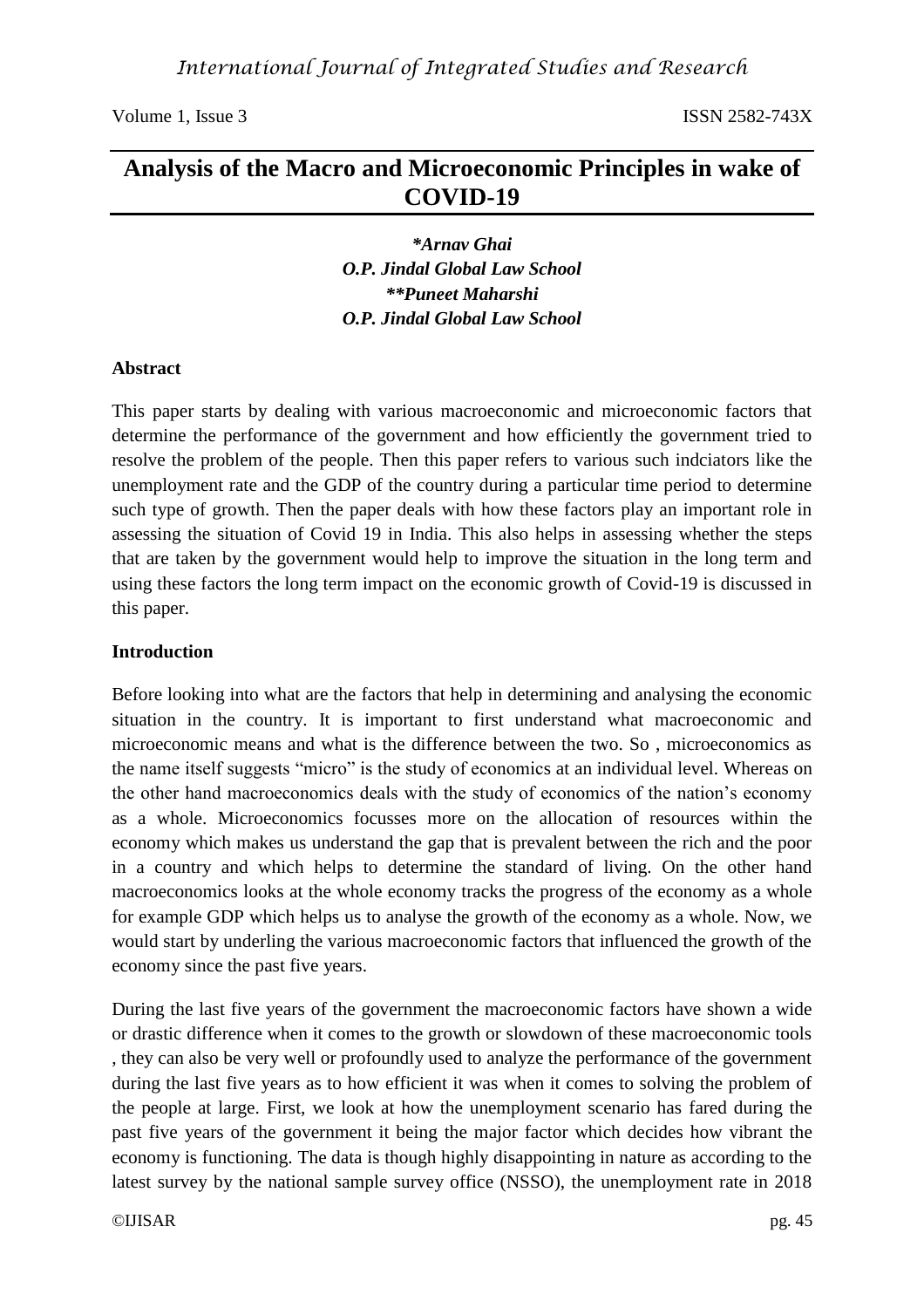was at a 45 year high at 6.1 %, this record is clearly worse and reflects the poor performance of the government in providing jobs<sup>1</sup>. Another major report given by the center for managing Indian economy (CMIE) India lost around or close to 11 million jobs in the year 2018, the rural part which comprises of the majority of the Indian population lost around more than 8 million jobs, while the urban part around 1.6 million<sup>2</sup>. Clearly it shows the government was incompetent when it came to handling unemployment. Now we look at how the GDP growth rate faired during the five years of the government, if we look at the average GDP from the last five years 2014-2018 it was at an average of  $7.5\%$ <sup>3</sup>, while if we look at the recent September quarter it was at lowest of 4.5%, which is clearly a sign of worry for the people of the country<sup>4</sup>. There are 3 major reasons behind this major debacle of the GDP growth rate of the economy , first being the demonetization factor, after which the country suffered huge loss in terms of the money flow from the rest of the world , as according to the report published to the government officials corporate investment suffered a 60% downfall, following the demonetization policy of the government . The second major reason for the falling GDP was the implementation of the GST policy of the government. According to the report published by the World Bank, GST is one of the most complex, with the second highest tax rate in the world, implementation of different tax rates is a task that many governments have terribly failed  $at^5$ . The third and the final reason given by the government for the economic fallout is the ongoing global crisis and the trade wars between USA and China , so the adverse effect of it has also affected the Indian , GDP, but if we look at the economic growth of china it was at 6.1%, it being a far larger economy than India , still it faired much better than Indian economy , which goes to show that the trade war had nothing to do with the downfall of Indian  $GDP<sup>6</sup>$ . Now we look at price control or Inflation whether the government has been able to handle the prices during the last five years. The inflation as it seems according to the data or stats published that the government did it pretty well when it came to controlling the prices of the essentials as the financial year 2018 the inflation rate was around only 3.5% as compared to the financial year of 2012 the prices were skyrocketing around 10.21%, so the performance report is very good<sup>7</sup>. However, the major reason behind the inflation rate being so high was the global inflation at the time, specially the crude oil prices that were at the average of US \$ 100 per barrel, Metals too ruled high and crashed after 2015, so these factors also lead to the high inflation rate<sup>8</sup>. But if we look at the prices of certain commodities during 2018 too, they were at their peak, despite the low inflation rate

l

<sup>&</sup>lt;sup>1</sup>https://www.business-standard.com/article/economy-policy/unemployment-rate-at-five-decade-high-of-6-1-in-2017-18-nsso-survey-1190

<sup>2</sup> https://www.businesstoday.in/current/economy-politics/india-lost-11-million-jobs-in-2018-rural-areas-worsthit-cmie/story/306804.html

<sup>&</sup>lt;sup>3</sup> https://www.cnbctv18.com/videos/economy/nda-or-upa-whos-better-for-indias-economy-2611761.html

<sup>4</sup> https://economictimes.indiatimes.com/news/economy/indicators/gdp-growth-slips-to-4-5-in-septemberquarter-slowest-expansion-in-26-q

<sup>5</sup> https://www.livemint.com/Politics/99hZqzvxfdwmZKgkbWORrO/GST-one-of-the-most-complex-andsecond-highest-tax-rate-in.html

<sup>&</sup>lt;sup>6</sup> https://www.thehindu.com/news/international/china-gdp-growth-slows-to-62-27-year-low/article28433823.ece 7 https://www.firstpost.com/business/four-years-of-narendra-modi-10-charts-that-show-how-the-economy-

fared-under-the-nda-regime-vis-a-vis-upa-rule-4479509.html

<sup>8</sup> https://www.cnbctv18.com/videos/economy/nda-or-upa-whos-better-for-indias-economy-2611761.html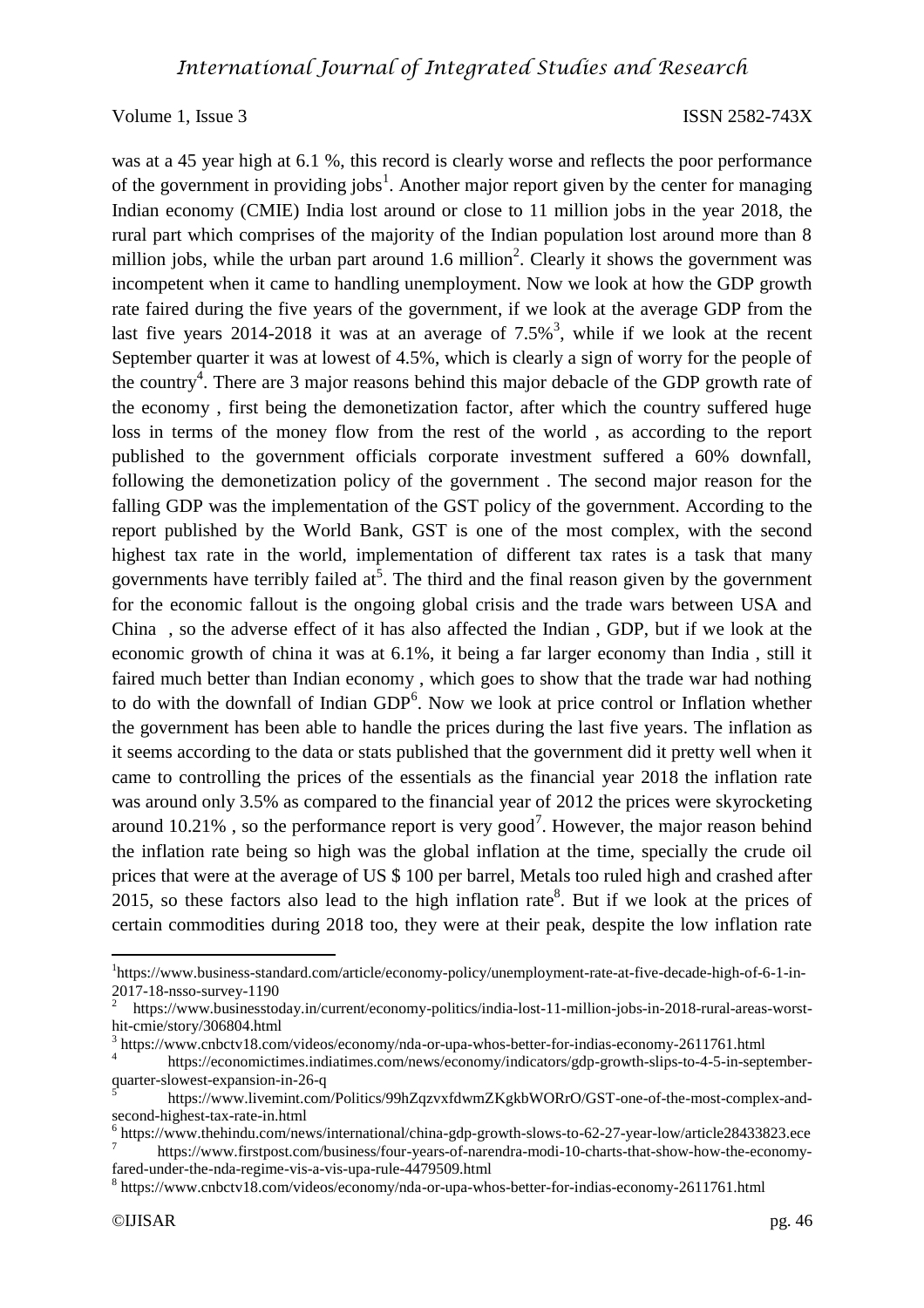such as the LPG gas cylinders, for the non-subsidized cylinders the prices sky-rocketed to above rupees  $1000$  in many areas<sup>9</sup>. While the petrol prices crossed the 90 mark across the 12 cities in the state of Maharashtra<sup>10</sup>. Now we look at the exchange rate and how it functioned during the last five years of the government. It was a matter of high concern for the government when it came to controlling the exchange rate as fell to 70 rupees per dollar in 2018 , the maximum during the whole five year period of the government , while still the government says and made remarks that it was not a matter of concern because it rose due to external factors, the public has no need to fear anything. This was a major disappointment as during 2014 it was around 61 rupees and since then there has been drastic change<sup>11</sup>. Now we look at another important macroeconomic tool of fiscal deficit. In this matter the government has faired better than its counterpart government as falling from the average fiscal deficit of over 5% during 2012-13 to a recent average of 3.7 % in the period of last five years , this is a very impressive report , but it is also highly reliable as the government can be seem to be hiding many of its loan under the name of food corporations and many public sector undertakings , this makes the official data a little less trustworthy and unreliable. Also, during the recent there was estimation of tax revenue by the government officials by 19%, which adds to the unreliable or the shady business of the government and the data despite being impressive is a little hard to digest.  $12$ 

The steps taken by the Indian government to deal with the Covid-19 crisis includes a handful of measures which the government also had earlier promised to fulfill in its previous budgets and policy announcements , relating to agricultural schemes , providing employment in rural areas , and various other provisions for farmers and street vendors of our country , which are the most hard hit in theses time of crisis. To cover the economic crisis, that the country is currently going through the government of India announced an economic package of around 20 lakh crores of rupees, so as to revive the economy and make it financially vibrant. Under this finance Minister announced 1 lakh crore of funds for the agriculture infrastructure of the country, this included a boost of 2 lakh crore of institutional credit for around 2.5 crore farmers through Kisan Credit card schemes<sup>13</sup>. Then the government announced a special facility of 5000 crore for the street vendors, under which around 50 lakh street vendors would be provided for. It also introduced a working capital of around 10,000 to be given to each street vendor<sup>14</sup>. For the migrant workers of the nation the policy of one nation, one ration card was introduced for their benefit , it allowed interstate portability of the ration card , so

 $\overline{a}$ 

<sup>9</sup> https://www.financialexpress.com/market/commodities/lpg-prices-go-through-the-roof-be-ready-to-pay-overrs-1000-for-non-subsidised-cylinder-

<sup>&</sup>lt;sup>10</sup>https://www.hindustantimes.com/mumbai-news/petrol-crosses-rs-90-mark-in-12-cities-across maharashtra/story-DfSPbcEoI6RbxW4B7LbmyM.html

<sup>11</sup> https://www.hindustantimes.com/india-news/opposition-sharpens-attack-on-modi-govt-as-rupee-sinks-to-70 per-dollar/story-8nMTRlEVCf5ux

<sup>&</sup>lt;sup>12</sup> https://www.cnbctv18.com/videos/economy/nda-or-upa-whos-better-for-indias-economy-2611761.htm

<sup>13&</sup>lt;br>https://www.livemint.com/news/india/fm-sitharaman-announces-rs-1-lakh-crore-fund-for-farm-gateinfrastructure-11589540317327.html

<sup>&</sup>lt;sup>14</sup> https://www.financialexpress.com/economy/fm-nirmala-sitharaman-press-conference-live-updates-on-modis-20-lakh-crore-economic-land-labour-law-liquidity-package/1958089/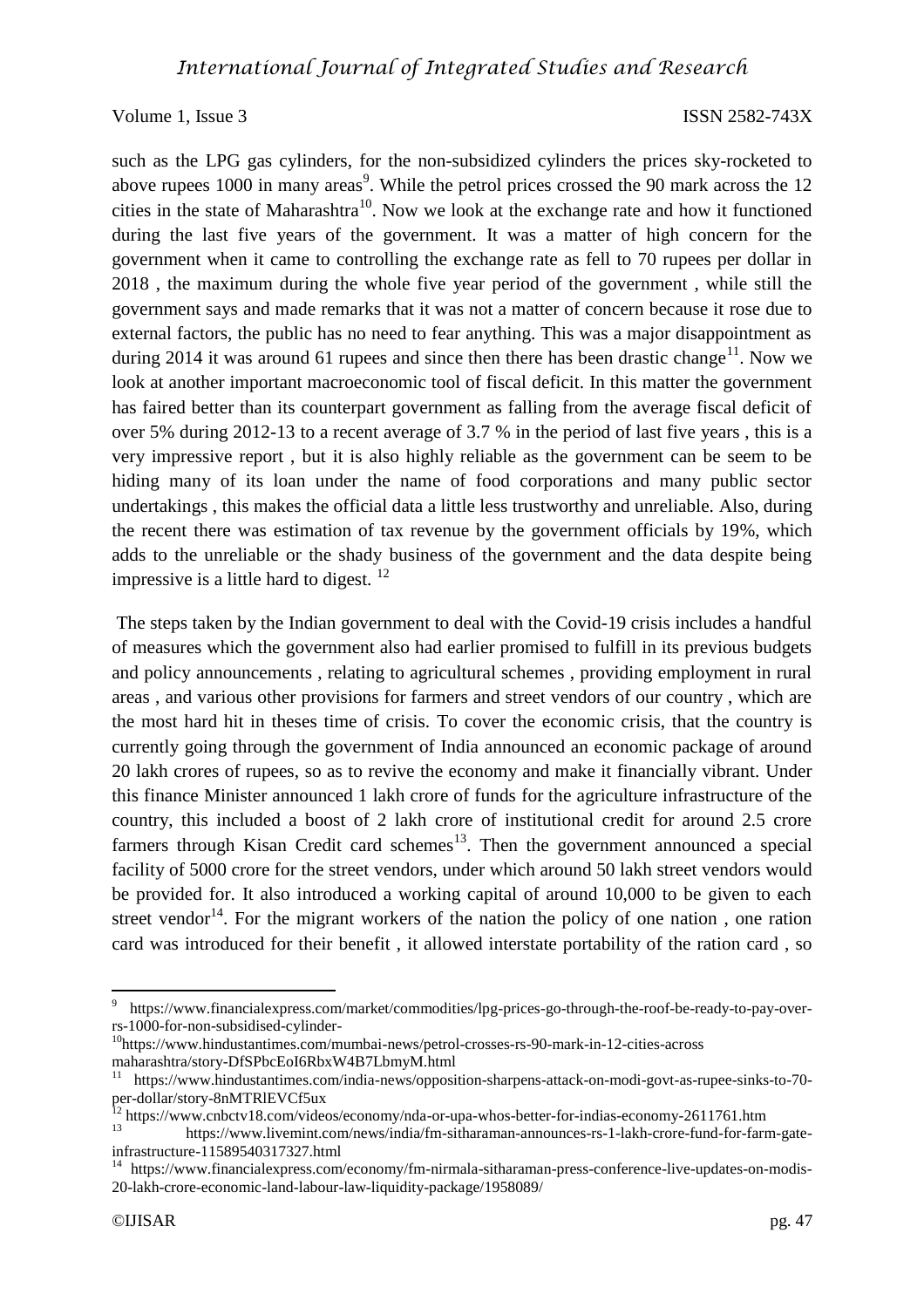that it can be used in all the states for the Ration , In addition to that the state announced that it would give 3500 crore so as to provide free pulses and food grains to the migrant population <sup>15</sup>. Another measure taken by the government so as to reduce the economic pressure on the government is to reduce the employers provided fund rate from 12% to 10%, this has been pointed by the finance minister as a measure to infuse around 6,750 crore rupees in the economy as a part of the government's policy during the lockdown<sup>16</sup>. Apart from that so as to boost the economy, the government announced a 40,000 crore increase in allocation for MNREGA for the jobs to be boosted post the lockdown or the pandemic gets over<sup>17</sup>. Government also raised viability gap funding up to 30% for the development of social infrastructure projects in the economy, such as building schools or hospitals, or renovating or upgrading them to better standards as compared to international standards.<sup>18</sup> Government introduced new measures for the privatization of coal, defense and even space organizations so as to make Bharat atmanirbhar , which is self-reliance on home made products. For the coal industry, the government was keen on liberalizing the entry of private firms, so that more amount of foreign direct investment could be attracted in the country, similarly for the defense sector , the government increased foreign direct investment from 49% to 74% so as to attract more foreign investors in the economy and reduce the monopoly of government institutions, this was followed by privatization of space and electricity industry on the similar lines<sup>19</sup>. While the rest of the states are struggling continuously when it comes to the health care management, Kerala, has always outshine the other states and in dealing with the Covid-19 situation it has also proven to be a benchmark for the rest of the country. Kerala, was ranked  $1<sup>st</sup>$  in the Health index by the survey conducted by Niti Ayog  $.^{20}$ similar was the process of the state in dealing with the Virus situation , the travelers were tested on a regular basis and on a big level before they could enter the domain of the state , contract tracing of the people was done , whomsoever came in contact with the infected people, strict isolation of the suspects was done , the panchayat was also involved in the rural areas , so as to gather strong community support , to support the crisis situation. Another major step that the Kerala, government took was to provide for or arrange counselling sessions for those suffering from anxiety issues, no other state reportedly had taken these measures<sup>21</sup>. When the migrant workers reacted in anger while dealing with the not appropriate food taste, or other issues

 $15$ <sup>15</sup> https://www.firstpost.com/business/nirmala-sitharaman-on-rs-20-lakh-crore-package-fm-announces-onenation-one-ration-card-for-migrants-loans-for-vendors-and-farmers-in-second-tranche-key-takeaways-8369171.html

<sup>&</sup>lt;sup>16</sup> https://economictimes.indiatimes.com/wealth/invest/govt-notifies-cut-in-epf-contribution-to-10-for-may-junejuly/articleshow/75811802.cms?from=mdr

<sup>17</sup> https://www.hindustantimes.com/business-news/rs-40-000-crore-increase-in-allocation-for-mgnrega-for-jobboost-fm-sitharaman/story-NZCseR79UT9ZHj49mIHJeL.html

<sup>18</sup> https://www.cnbctv18.com/economy/govt-to-raise-viability-gap-funding-by-up-to-30-in-social-infrastructureprojects-5938791.htm

<sup>19</sup> https://www.indiatvnews.com/business/news-govt-unleashes-major-privatisation-reforms-in-coal-defencepower-distribution-and-space-sectors-617791

<sup>20</sup> https://www.thehindu.com/news/national/kerala-best-state-on-health-parameters-upworst/article28136791.ece

<sup>21</sup> https://www.hindustantimes.com/india-news/with-lakhs-under-home-quarantine-kerala-employs-counsellorsto-help-quell-anxiety/story-7kWuREW4v1Spzw9PcRDqoN.html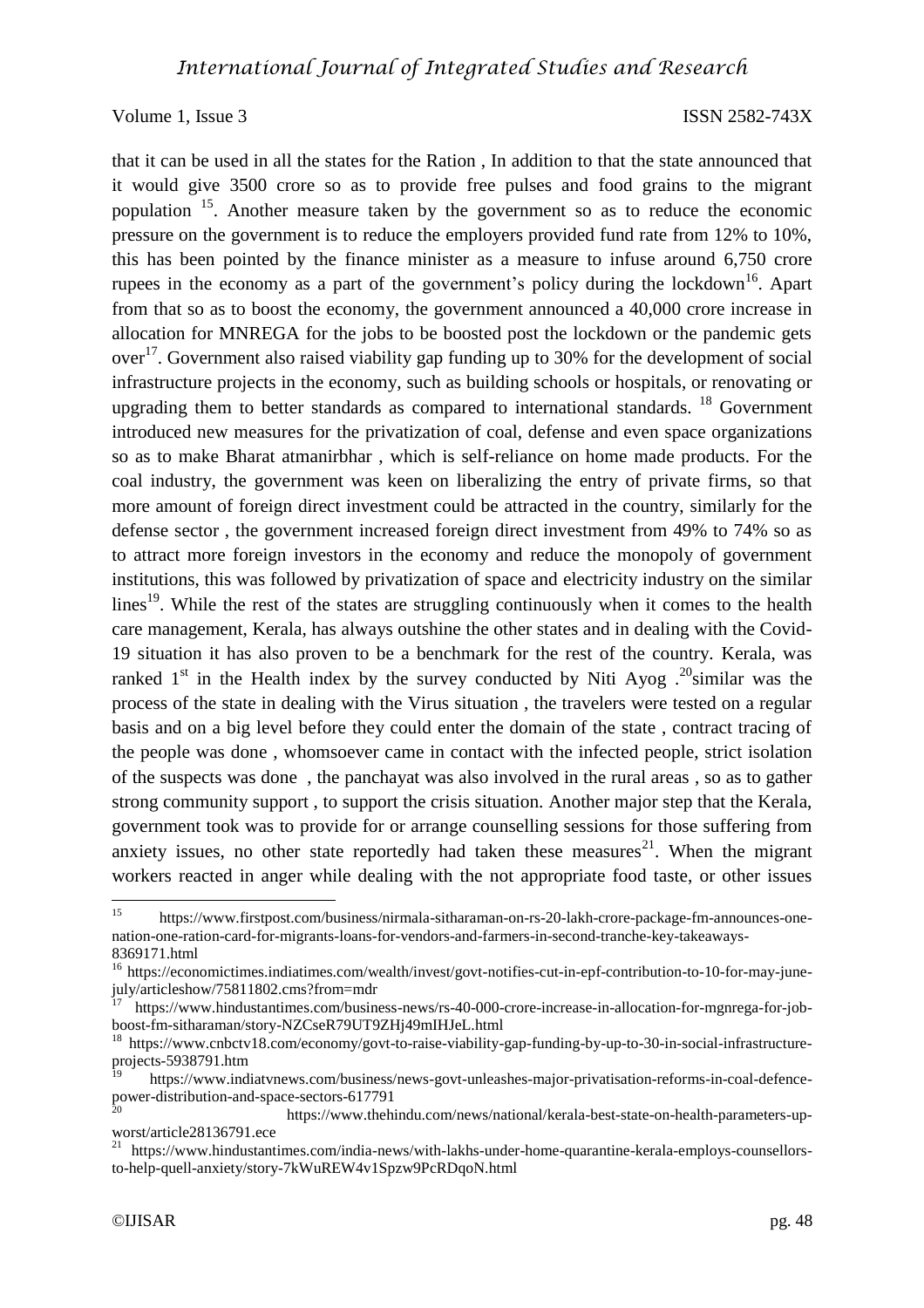such as they be allowed to go their home towns , the Kerala, government dealt with them by resorting to measures such as providing Rotis and north Indian food along with ration so that the migrants could make food according to their taste. Similar actions of distributing carrom, mobile recharges of up-to 100 or 200 rupees a month was carried out so as to maintain an environment of peace in the overall situation<sup>22</sup>. The major key factors in the winning for the Kerala government was there was no stigma or discrimination involved as such while dealing with the economic crises and the Covid-19. Another major step taken by the government was the imposition of the Alcohol tax so as to generate revenue and this measure in particular did pretty well. First was the state of Delhi to introduce new measure such as special corona tax on the alcohol which was as high as 70%, so as to generate revenue for the government as during the past years, many governments throughout India have generated huge amount of revenue just from the alcohol tax imposed by them<sup>23</sup>. As apart from generating revenue through alcohol tax, the government had very few other measures through which it could generate revenue. One of the measures through which the state generated its revenue was through the implementation of GST, and as reported according to the April statistics , the GST collections of many states saw a major decline which was around 80-90% in some states , which was a major cause of the government resorting to impose such high alcohol taxes. Another industry which suffered a major downfall was the automobile industry with the sale dropping to zero, this was reported by the leading car manufactures as the whole country was in the state of a lockdown<sup>24</sup>. This economic slowdown highly affected the revenues of the different states for instance Punjab witnessed a major fall of around 88% as reported by chief minister Amrinder singh<sup>25</sup>. Similarly, in Delhi, the statement by CM Arvind Kejriwal was made regarding the fall in revenue by 300 crores in the month of April as compared to 3,500 crores of revenue generated during the April month of the previous year<sup>26</sup>. As before the Covid-19 crisis the Delhi government expected a revenue of around 5000 crores from the 14% excise duty imposed by it on the alcohol, another reason why there is a so drastic fall in the revenue during Covid-19<sup>27</sup>. Some of the prudent measures which were introduced were by the Chhattisgarh government so as to reduce the crowding at wine shops it introduced portal for home delivery of Wine shops<sup>28</sup>. Another measure which was taken by the several state governments was to cut down on the salaries of their employees. First to do so was the Kerala, government as it passed an ordinance to cut salaries of their employees so as to deal

 $22$ <sup>22</sup> https://theprint.in/india/rotis-mobile-recharges-carrom-boards-how-kerala-fixed-its-migrant-workeranger/403937/

<sup>23</sup> https://www.theguardian.com/world/2020/may/05/india-imposes-70-alcohol-tax-as-covid-19-lockdownrelaxed<br> $24$ 

<sup>24</sup> https://www.bloomberg.com/news/articles/2020-05-01/biggest-india-carmaker-clocks-zero-local-sales-inapril

<sup>25</sup> https://www.bloomberg.com/news/articles/2020-05-01/biggest-india-carmaker-clocks-zero-local-sales-inapril

<sup>26</sup> https://www.livemint.com/news/india/revenue-fell-to-rs-300-cr-in-april-how-will-delhi-govt-functionkejriwal-11588512754178.html

<sup>27</sup> https://www.thehindu.com/news/cities/Delhi/delhi-govt-expects-highest-share-of-tax-revenue-from-alcoholin-fy20/article30171308.ece

<sup>28</sup> https://www.news18.com/news/india/chhattisgarh-govt-launches-website-for-home-delivery-of-alcohol-tostop-crowding-at-wine-shops-2607879.html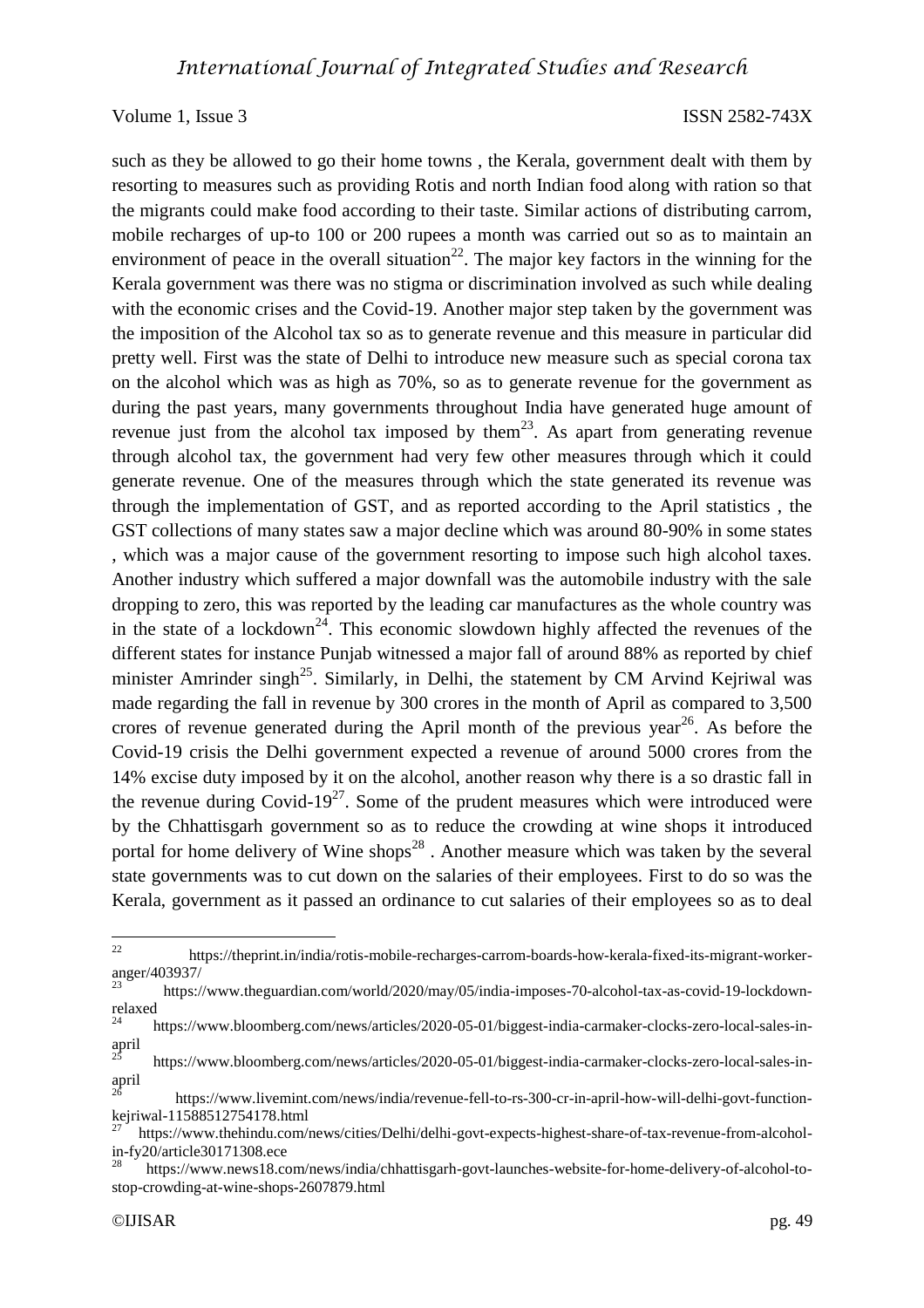with the Covid-19 situation , it also proposed 30% reduction in salaries of the ministers involved<sup>29</sup>. This was followed by the suspension of direct allowances given by the government to its employees and pensioners<sup>30</sup>. Also the government in many states was not able to handle the high cost of conducting a Covid-19 test , as reported in Mumbai a covid-19 patient was charged with a bill of around 16 lakh rupees<sup>31</sup>, this clearly highlights the state of private medical services in our country and how we need to make public health care more strong. Another measure taken by the government of India was to increase Taxes on Petrol and diesel, which turned out to be a massive  $69\%^{32}$ , that was the highest in the whole world. Apart from the measures taken by the government which are definitely praiseworthy, I would like to suggest some personal measures which the government can take so as to deal with this economic slowdown. First would be introducing the ultra-rich tax , this would definitely help in generation of revenue for the government and also lower the burden on the people belonging to the lower income group of the society. Second would be the fast food tax , which could be imposed by the government on foods with high calories or high sugar level intake , this would not only help in improving the health of the people of the nation but also generate revenue in high demands as the fast – food chains are in abundant in the economy of India. Thirdly the government should stop wasting its money on useless statues and projects like central vista, which was reported to cost around  $20,000$  crore<sup>33</sup>. Fourth measure would be the money generated through the PM care fund what about that , what is the government doing with all the money donated by the celebrities , leading business groups, an enquiry should be made to analyse the distribution of that particular money fund. Finally the government rather than promoting atmanirbharta , should set an example towards the other economies of the world by opening and extending its arms of trade to the rest of the world , so as to share its set of ideas and policies throughout the world, rather than restricting trade and finance with the rest of the countries. Also many renowned economist have promoted the idea of direct transfer of money into the accounts of the needy so as to generate cash flow again in the economy , the only way the lower section of labourers could function as with the lockdown getting extended day by day, they have little or no source of remuneration left so that they could feed themselves. To fully understand the economic package of the government we need to understand few economic principles or measures by which the government functions , first is the austerity measures, these are the measures introduced by the government to take money from the people so as to deal with its deficit year around . This includes increased tax rates, and reduction in salaries and pensions of the common people of the country, this may lead to severe backlash or revolt by the public . Second we need to

<sup>29</sup> <sup>29</sup> https://indianexpress.com/article/india/kerala-govt-to-issue-ordinance-for-cutting-salary-of-its-staff-inemergencies-6385802/

<sup>30</sup> https://www.livemint.com/news/india/tamil-nadu-govt-freezes-da-till-july-2021-suspends-earned-leaveencashment-11587999796689.html

<sup>31</sup> https://english.jagran.com/india/mumbai-hospital-accused-of-overcharging-covid-patient-kin-deceased-toldto-pay-rs-16-lakh-bill-10011448

<sup>32</sup> https://www.businesstoday.in/current/economy-politics/69-india-now-has-highest-taxes-on-petrol-and-dieselin-the-world/story/402995.html

<sup>33</sup> https://www.financialexpress.com/india-news/govt-fast-tracking-rs-20000-crore-centra-vista-project-amidcorona-crisis-scrap-it-congress/1945865/